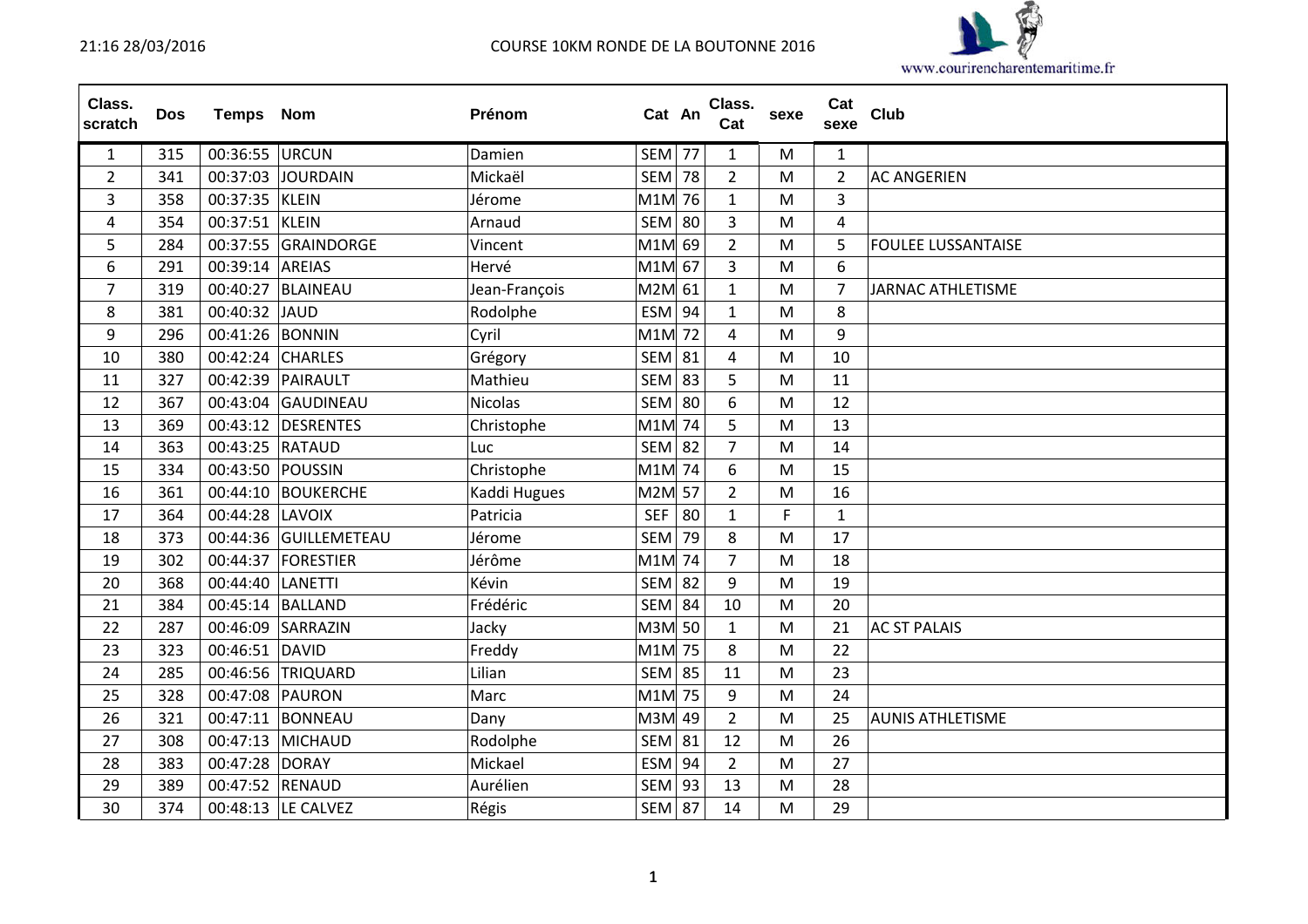| 31 | 326 |                  | 00:48:16 LAVERGNE  | Pascal          | M1M 71        |    | 10             | M  | 30             | <b>AUNIS SUD TRIATHLON</b> |
|----|-----|------------------|--------------------|-----------------|---------------|----|----------------|----|----------------|----------------------------|
| 32 | 261 |                  | 00:48:31 BOURSET   | Christophe      | M1M 71        |    | 11             | M  | 31             |                            |
| 33 | 316 | 00:48:34 VEILLON |                    | Ludovic         | M1M 76        |    | 12             | M  | 32             |                            |
| 34 | 371 | 00:48:42 ROCHE   |                    | Philippe        | M3M 55        |    | 3              | M  | 33             |                            |
| 35 | 303 |                  | 00:49:00 GAUCHER   | Patrice         | M1M 72        |    | 13             | M  | 34             |                            |
| 36 | 317 |                  | 00:49:17 AUBOUIN   | Marc            | M2M 61        |    | 3              | M  | 35             |                            |
| 37 | 365 |                  | 00:49:19 FOLOPPE   | Olivier         | M1M 75        |    | 14             | M  | 36             |                            |
| 38 | 388 |                  | 00:49:34 MARSEILLE | Rémi            | <b>SEM 81</b> |    | 15             | M  | 37             |                            |
| 39 | 376 | 00:49:43 GIRARD  |                    | Thomas          | <b>SEM 85</b> |    | 16             | M  | 38             |                            |
| 40 | 274 |                  | 00:49:46 MONTIGNY  | Pierre-Bastien  | <b>SEM 84</b> |    | 17             | M  | 39             |                            |
| 41 | 349 |                  | 00:49:57 GROUSSET  | Baptiste        | SEM 90        |    | 18             | M  | 40             |                            |
| 42 | 332 |                  | 00:50:10 PONTINE   | Eric            | M2M 64        |    | 4              | M  | 41             |                            |
| 43 | 254 | 00:50:16 BREUIL  |                    | Vincent         | <b>SEM 78</b> |    | 19             | M  | 42             |                            |
| 44 | 266 | 00:50:35 RAGER   |                    | Christian       | M3M 50        |    | $\overline{4}$ | M  | 43             | <b>ACF ALSTOM</b>          |
| 45 | 263 |                  | 00:50:44 CORMANN   | Christophe      | M1M 74        |    | 15             | M  | 44             |                            |
| 46 | 379 |                  | 00:50:45 ADROVER   | Hervé           | M1M 72        |    | 16             | M  | 45             |                            |
| 47 | 292 | 00:50:54 BELEAU  |                    | <b>Bertrand</b> | $SEM$ 83      |    | 20             | M  | 46             |                            |
| 48 | 346 |                  | 00:51:01 BENACEUR  | Sofiane         | M1F           | 75 | $\mathbf{1}$   | F  | $\overline{2}$ | <b>SC RUN</b>              |
| 49 | 262 | 00:51:22 BRILLET |                    | Mathieu         | <b>SEM 87</b> |    | 21             | M  | 47             |                            |
| 50 | 325 | 00:51:28 GIRARD  |                    | Didier          | M1M 72        |    | 17             | M  | 48             |                            |
| 51 | 307 | 00:51:35 MENANT  |                    | Charles         | <b>SEM 92</b> |    | 22             | M  | 49             | <b>US AIGREFEUILLE</b>     |
| 52 | 300 |                  | 00:51:38 DELOMME   | Jean-Christophe | M1M 67        |    | 18             | M  | 50             | JARNAC ATHLETISME          |
| 53 | 351 | 00:51:46 FRISON  |                    | David           | M1M 71        |    | 19             | M  | 51             |                            |
| 54 | 314 | 00:52:08 TURBIAZ |                    | Michel          | M3M 52        |    | 5              | M  | 52             | <b>US AIGREFEUILLE</b>     |
| 55 | 372 |                  | 00:52:09 GARNIER   | Thierry         | M1M 71        |    | 20             | M  | 53             |                            |
| 56 | 288 | 00:52:11 TESSIER |                    | Aurélien        | $SEM$ 86      |    | 23             | M  | 54             |                            |
| 57 | 275 |                  | 00:52:13 DEVAUTOUR | Lionel          | M2M 63        |    | 5              | M  | 55             | <b>CA PLASSAC</b>          |
| 58 | 286 |                  | 00:52:37 NOURAUD   | Vincent         | <b>SEM 85</b> |    | 24             | M  | 56             |                            |
| 59 | 251 |                  | 00:52:43   LAGARDE | Alexandry       | SEM 91        |    | 25             | M  | 57             |                            |
| 60 | 273 |                  | 00:53:04 FOUCAUD   | Michel          | M3M 50        |    | 6              | M  | 58             | <b>ACF ALSTOM</b>          |
| 61 | 256 | 00:53:17 GILLON  |                    | Julien          | <b>SEM 79</b> |    | 26             | M  | 59             |                            |
| 62 | 360 |                  | 00:53:18 BOUDIAF   | Samuel          | <b>SEM 77</b> |    | 27             | M  | 60             |                            |
| 63 | 301 |                  | 00:53:20 DELOMME   | Marie-Pierre    | $M1F$ 72      |    | $\overline{2}$ | F. | 3              | <b>JARNAC ATHLETISME</b>   |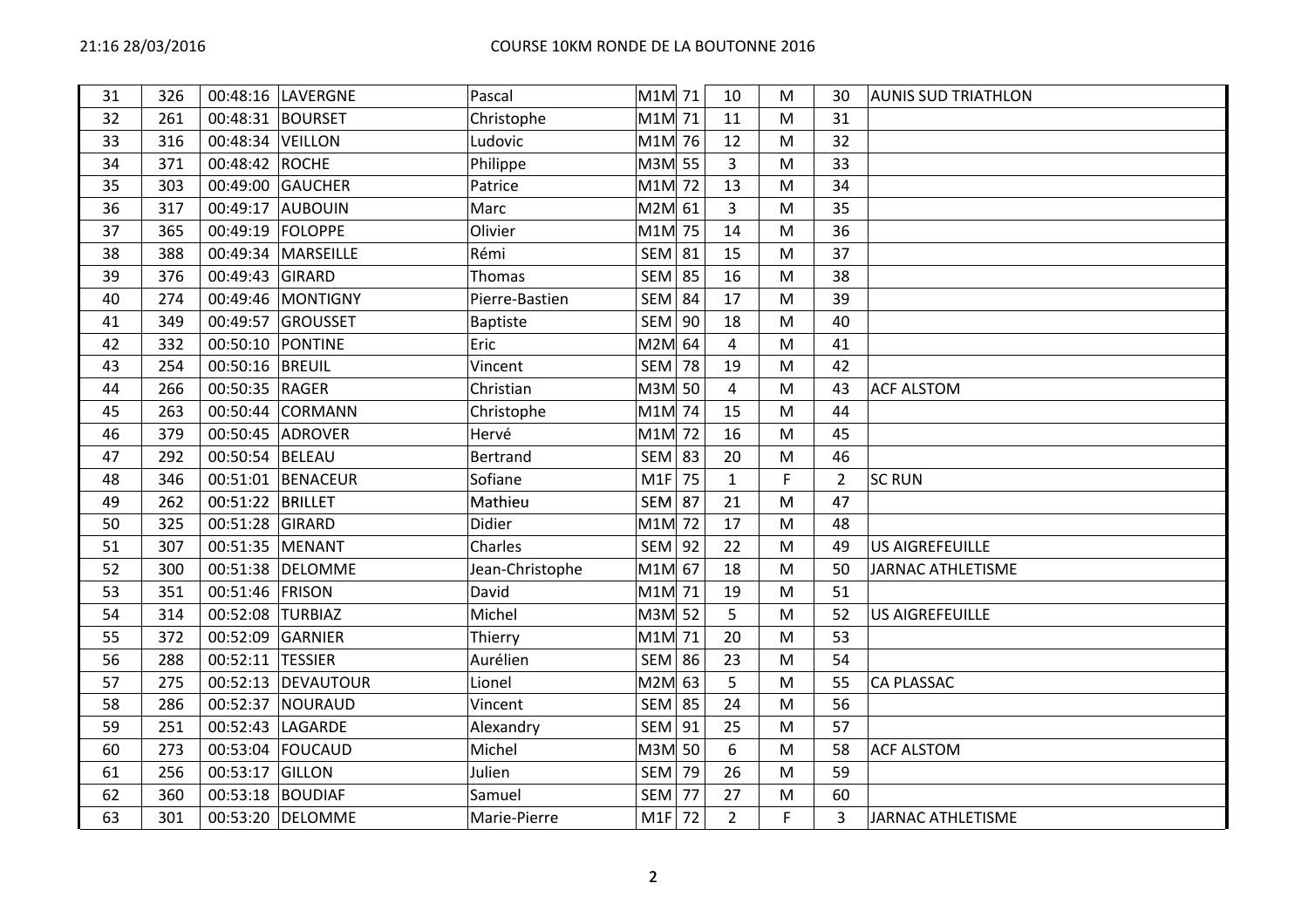| 64 | 355 |                  | 00:53:25 GENNESSON     | Eric            | M2M 65        |    | 6                | M  | 61             |                          |
|----|-----|------------------|------------------------|-----------------|---------------|----|------------------|----|----------------|--------------------------|
| 65 | 320 |                  | 00:53:31 BLAINEAU      | Valérie         | $M1F$ 67      |    | $\overline{3}$   | F. | 4              | <b>JARNAC ATHLETISME</b> |
| 66 | 377 |                  | 00:53:32 DRUGEON       | Jany-Pierre     | M3M 53        |    | $\overline{7}$   | M  | 62             |                          |
| 67 | 277 |                  | 00:53:34 VILLEROY      | Julien          | <b>SEM 87</b> |    | 28               | M  | 63             |                          |
| 68 | 344 |                  | 00:53:35 GENERAUD      | David           | <b>SEM 81</b> |    | 29               | M  | 64             | <b>SC RUN</b>            |
| 69 | 264 |                  | 00:53:38 JOUFFROY      | Eric            | M1M 69        |    | 21               | M  | 65             |                          |
| 70 | 309 |                  | 00:54:12 ARNAUDIN      | David           | M1M 73        |    | 22               | M  | 66             |                          |
| 71 | 338 | 00:54:30 SAULET  |                        | Jean-Pierre     | M3M 53        |    | 8                | M  | 67             |                          |
| 72 | 270 | 00:54:46 SEGUIN  |                        | Dominique       | <b>SEF</b>    | 77 | $\overline{2}$   | F. | 5              |                          |
| 73 | 370 |                  | 00:54:49 CHARRON       | Lilian          | <b>SEM</b>    | 78 | 30               | M  | 68             |                          |
| 74 | 306 | 00:55:10 MALLET  |                        | Daniel          | M3M 52        |    | 9                | M  | 69             |                          |
| 75 | 312 | 00:55:14 PANIER  |                        | Christophe      | M1M 75        |    | 23               | M  | 70             | <b>SAINTES TRIATHLON</b> |
| 76 | 253 | 00:55:19 RIFFAUD |                        | Christelle      | M1F           | 73 | 4                | F  | 6              |                          |
| 77 | 350 | 00:55:21 EMPART  |                        | Audrey          | <b>SEF</b>    | 81 | $\overline{3}$   | F  | $\overline{7}$ |                          |
| 78 | 386 |                  | 00:55:29 LAPORTERIE    | Michel          | M1M 74        |    | 24               | M  | 71             |                          |
| 79 | 250 |                  | 00:55:35 CHAGNAUD      | Valérie         | $M1F$ 69      |    | 5                | F  | 8              | ATHLE CLUB COLOMBES      |
| 80 | 385 | 00:55:41 DUFAU   |                        | Franck          | M1M 76        |    | 25               | M  | 72             |                          |
| 81 | 259 | 00:55:58 DUPAS   |                        | Cécile          | <b>SEF</b>    | 79 | $\overline{4}$   | F  | 9              |                          |
| 82 | 339 |                  | 00:56:17 VANDENBOSSCHE | Jean-Noël       | M2M 59        |    | $\overline{7}$   | M  | 73             |                          |
| 83 | 290 |                  | 00:56:19 PARPILLON     | Didier          | M2M 65        |    | 8                | M  | 74             |                          |
| 84 | 269 | 00:56:37 MOREAU  |                        | Stéphane        | M1M 67        |    | 26               | M  | 75             |                          |
| 85 | 375 | 00:56:56 OGEL    |                        | Philippe        | M2M 57        |    | 9                | M  | 76             |                          |
| 86 | 289 | 00:57:07 RENAUD  |                        | Philippe        | M2M 60        |    | 10               | M  | 77             |                          |
| 87 | 304 | 00:57:11 GRILLET |                        | Alexandre       | $SEM$ 80      |    | 31               | M  | 78             |                          |
| 88 | 348 |                  | 00:57:15 GROUSSET      | José            | M2M 63        |    | 11               | M  | 79             |                          |
| 89 | 276 | 00:57:21 LAMY    |                        | David           | <b>SEM 82</b> |    | 32               | M  | 80             |                          |
| 90 | 353 | 00:57:30 BONNIN  |                        | Liliane         | $M4F$ 46      |    | $\mathbf{1}$     | F. | 10             |                          |
| 91 | 299 | 00:57:40 DELAGE  |                        | <b>Baptiste</b> | $CAM$ 99      |    | $\mathbf 1$      | M  | 81             | <b>SAINTES TRIATHLON</b> |
| 92 | 382 |                  | 00:57:50 GROSDENIER    | Christine       | $M2F$ 65      |    | $\mathbf{1}$     | F  | 11             |                          |
| 93 | 318 | 00:57:52 BERNIER |                        | Jean-Pierre     | M2M 64        |    | 12               | M  | 82             |                          |
| 94 | 343 |                  | 00:57:55 CHARLIER      | Davy            | $SEM$ 79      |    | 33               | M  | 83             |                          |
| 95 | 352 | 00:58:02 FRISON  |                        | Karine          | $M1F$ 71      |    | $\boldsymbol{6}$ | F  | 12             |                          |
| 96 | 378 |                  | 00:58:30 LE SAOULT     | Romain          | SEM 79        |    | 34               | M  | 84             |                          |